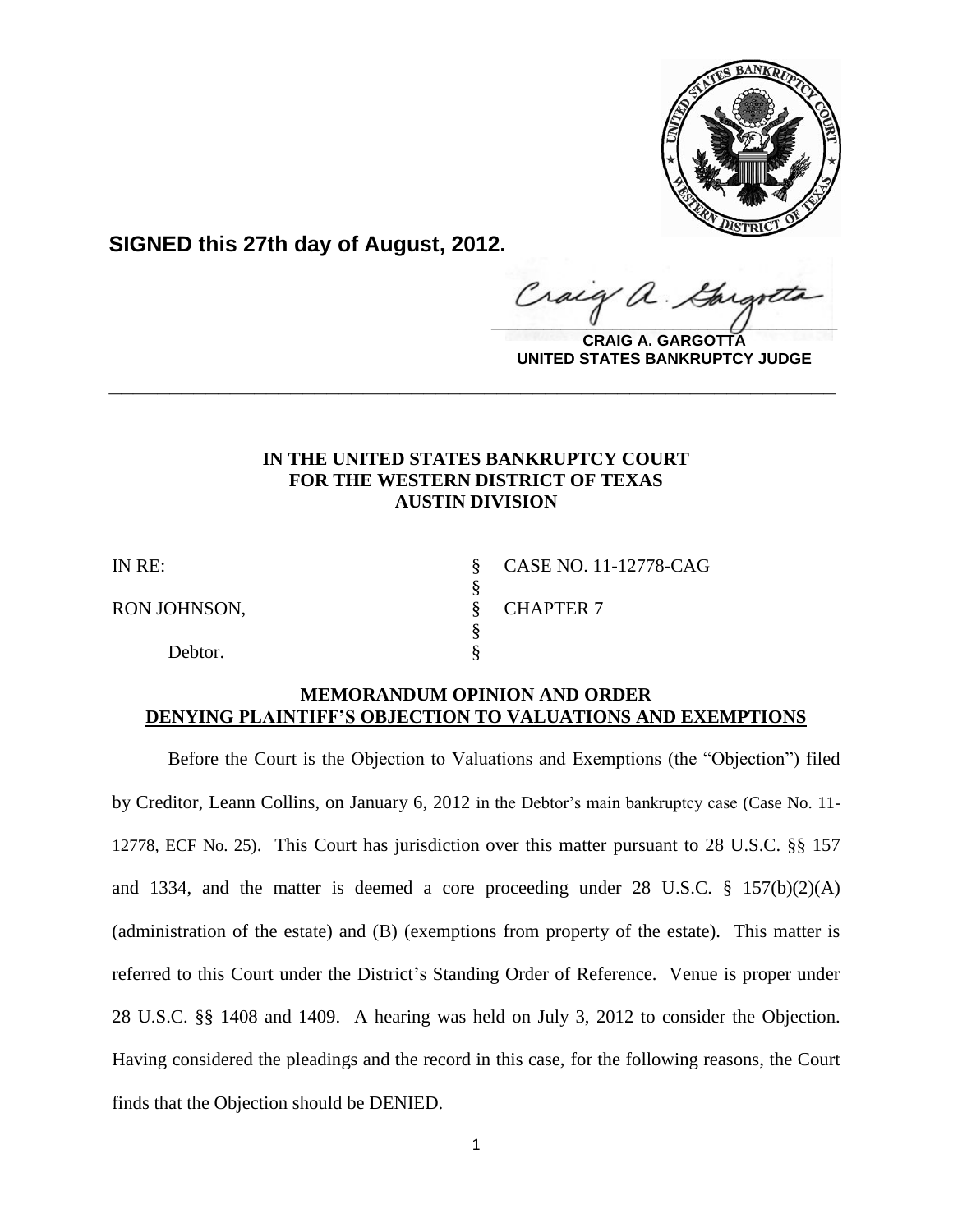## **BACKGROUND & PARTIES' CONTENTIONS**

In her Objection, Collins asserts that the Debtor has continued to misrepresent his assets and income and "improperly applied exemptions in an attempt to walk off with TAG magazine, its website, [and] escort business."<sup>1</sup> (ECF No. 25, at 1). Accordingly, Collins requests that the Court "examine the valuations and exemptions claimed by the debtor, Ron Johnson and make a judicial valuation on TAG magazine, its website, the escort business and the sale of the exotic lingerie business." *Id.* at 15. The hearing on July 3, 2012 revealed that the only asset in dispute with regard to the valuation and claimed exemption is Tag Publishing, which includes the related website and printing business.<sup>2</sup>

On The Debtor's Amended Schedules B and C, the intellectual property value for Tag Publishing is reflected at \$1,000 with an exemption value of \$1,000 (ECF No. 13, at 2-5). Debtor purchased Tag Publishing for \$8,800 on February 24, 2005, but asserts that it was only worth that amount because he had been working with the company for six months prior to that date helping to form relationships with advertisers and generate business (ECF No. 39, at 7). Debtor asserts that Tag's only intellectual property value is its "goodwill" value established by Debtor's contributions to the company. *Id.* In his 2004 examination and in his responsive pleadings, Debtor maintains that his main asset is Tag, even with its estimated value of only \$1,000 (ECF No. 29, at 7). At the hearing, Debtor's counsel clarified that "the main asset of the business is the income," as opposed to the business itself, because the business itself is not marketable without the Debtor. He argued that no other person could walk into that business, pay money for it, and simply take over the job that the Debtor is doing including, for example,

 $\overline{a}$ 

<sup>&</sup>lt;sup>1</sup> Plaintiff notes that in the event the Trustee sells TAG magazine and its website, Debtor's valuation and application of exemptions may be less of a factor.

<sup>&</sup>lt;sup>2</sup> Collins offered no proof that Debtor ran an escort business, and her counsel acknowledged that the sale of the lingerie store is documented in a promissory note in Collins' Exhibit No. 12.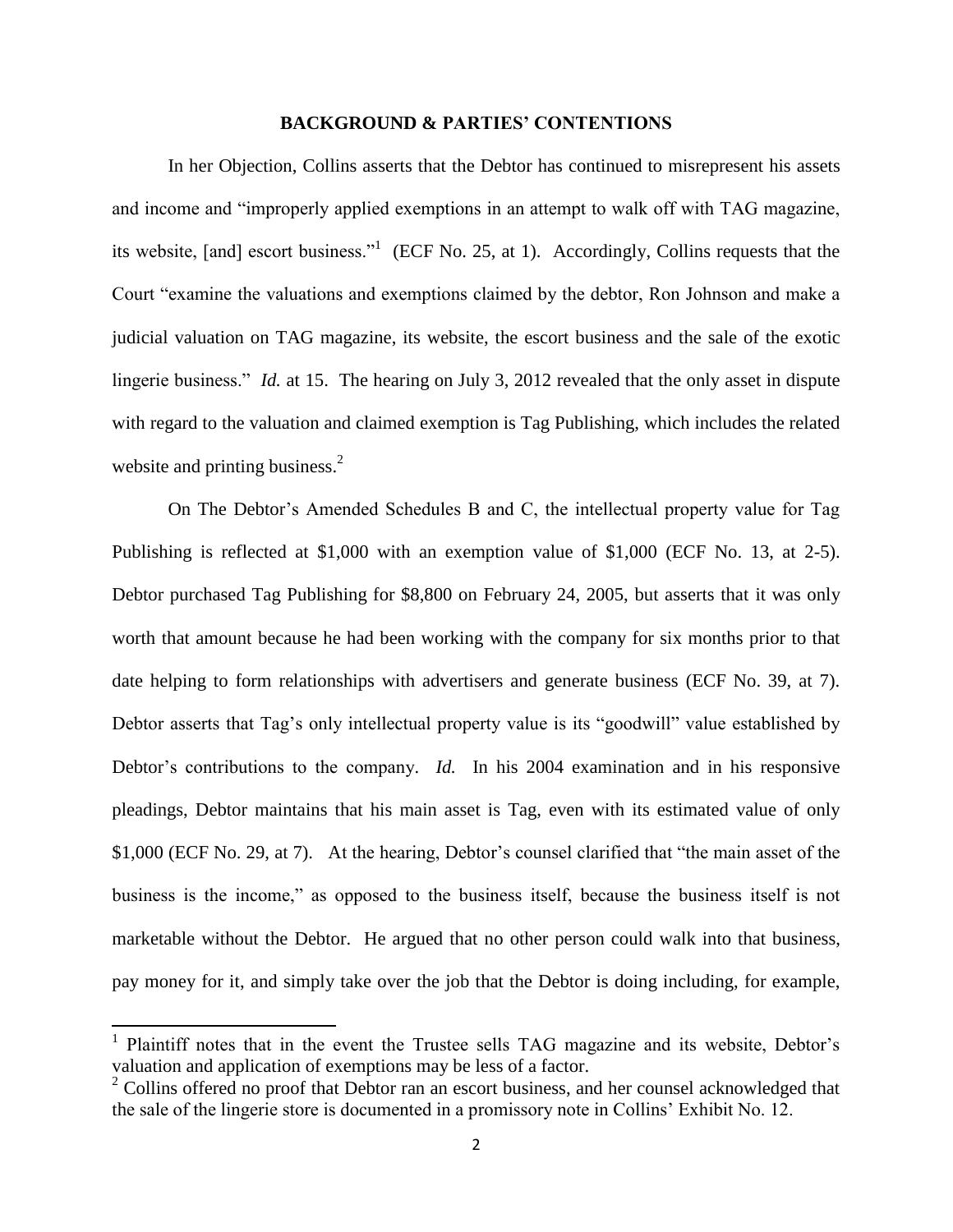the manual labor, the soliciting of advertisements, and the circulation of magazines. He argued that Tag is a "one-man business," and without the Debtor's contributions the business has no value, goodwill or otherwise.

Debtor asserts that the Tag website has no value because it generates no income and is only used to provide Tag magazine subscribers with free online access (ECF No. 38, at 1). The website was built for a total cost of \$400. *Id.* Debtor asserts that the printing business is only offered privately to advertisers and that all revenue is included in the reported monthly sales for the Tag business. *Id.* at 4. Debtor asserts that the images used in the magazine have never been sold and that the model releases have no resale or intellectual property value. *Id.* at 5.

In her Objection, Collins asserts that TAG magazine "is estimated to be valued at least in the area of \$50,000." (ECF No. 25, at 2.) Collins asserts that Tag has over 48 recurring advertisers with gross monthly income of over \$18,000 and that Debtor falsely reported the value of those advertisers and the value of the magazine on his Schedules. *Id.* Collins asserts that the Debtor "has used the bulk of his wildcard exemption on his vehicle, a receivable from advertisers [sic] leaving little for Tag Publishing." (ECF No. 25, at 7.) "Therefore, he squeezes in the exemption into a representation that the business is worth only \$1,000 as an intangible." *Id.*

With regard to the Tag website, Collins asserts that the Debtor misrepresents the value, but offers no actual evidence as to the true value of the website. Instead, in Collins's Reply brief, her attorney summarizes his wife's experience with the cost of building websites and draws a comparison between the Tag website and other allegedly similar websites, which Collins's attorney asserts are successful (ECF No. 41, at 2). As the Debtor correctly points out in his Response, "Collins's attorney's personal testimony as to his belief of the website cost or his wife's experience is not admissible evidence." (ECF No. 47, at 1.)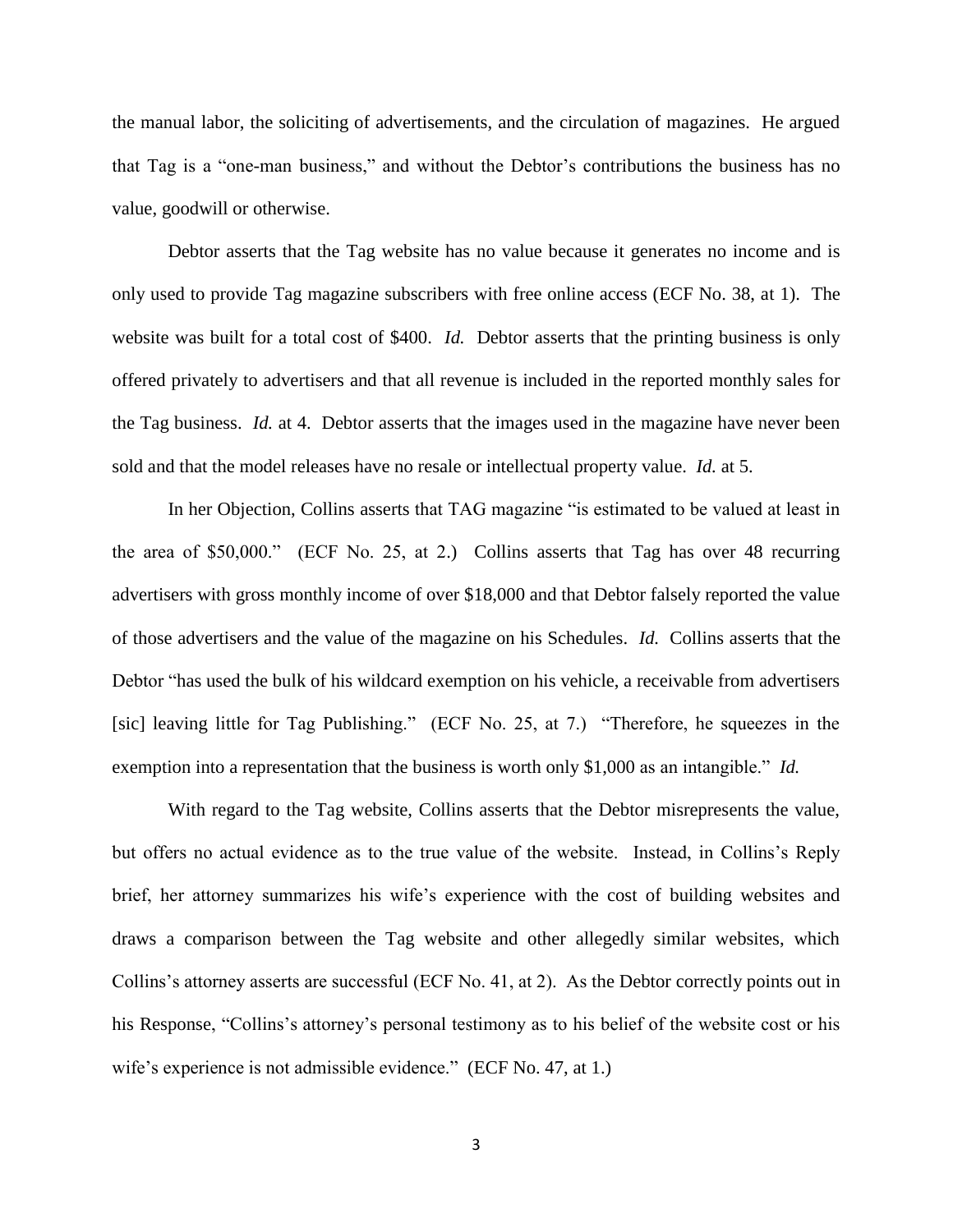In support of her Objection to the valuation of the Tag business, Collins presented an expert opinion from David Sefton in the form of an Affidavit (ECF No. 37-5). In his Affidavit, Sefton testified as to his qualifications as an expert, including his education and experience in accounting (ECF No. 37-5, at 2). According to Sefton, he was a licensed CPA until 2002, at which time he "began performing expert reports in litigation which were not amendable to peer review and therefore were incompatible with the new rule changes in the accounting profession." *Id.* Sefton claims to have performed "no less than 200 forensic accounting reconstructions in [his] 30 year career as well as no less than 100 business valuations." *Id.* Sefton also testified that in his capacity as an expert he reviewed the Debtor's tax returns, "thousands of pages of financial records," and "two legal Lexis reports on Ron Johnson and his business," and "made personal inquiries related to his business including advertisers." *Id.* at 1. Ultimately, Sefton concluded that it is "painfully obvious" that the Debtor is "underreporting income" from the Tag business. *Id.* at 5. In his expert opinion, "Criminals never underreport expenses, they scrupulously always deduct their full expenses and underreport income." *Id.*

In the Affidavit, Sefton makes the following disclosure: "I am not independent in this engagement: my wife is the Plaintiff Creditor. This relationship has not affected my opinion as this opinion is based on information furnished by the Debtor." *Id.* at 2. In his Amended Response, the Debtor objected to the Affidavit, asserting that "any information from Sefton is tainted in that it is based on limited information by an interested party and not the result of an independent audit." (ECF No. 39, at 8.) At the hearing on July 3, 2012, the Debtor did not object to Sefton's testifying as an expert, subject to cross-examination. During the crossexamination, Sefton confirmed, as he had in his Affidavit, that he was the husband of Collins and further admitted that he did not charge Collins anything to appear and testify on her behalf.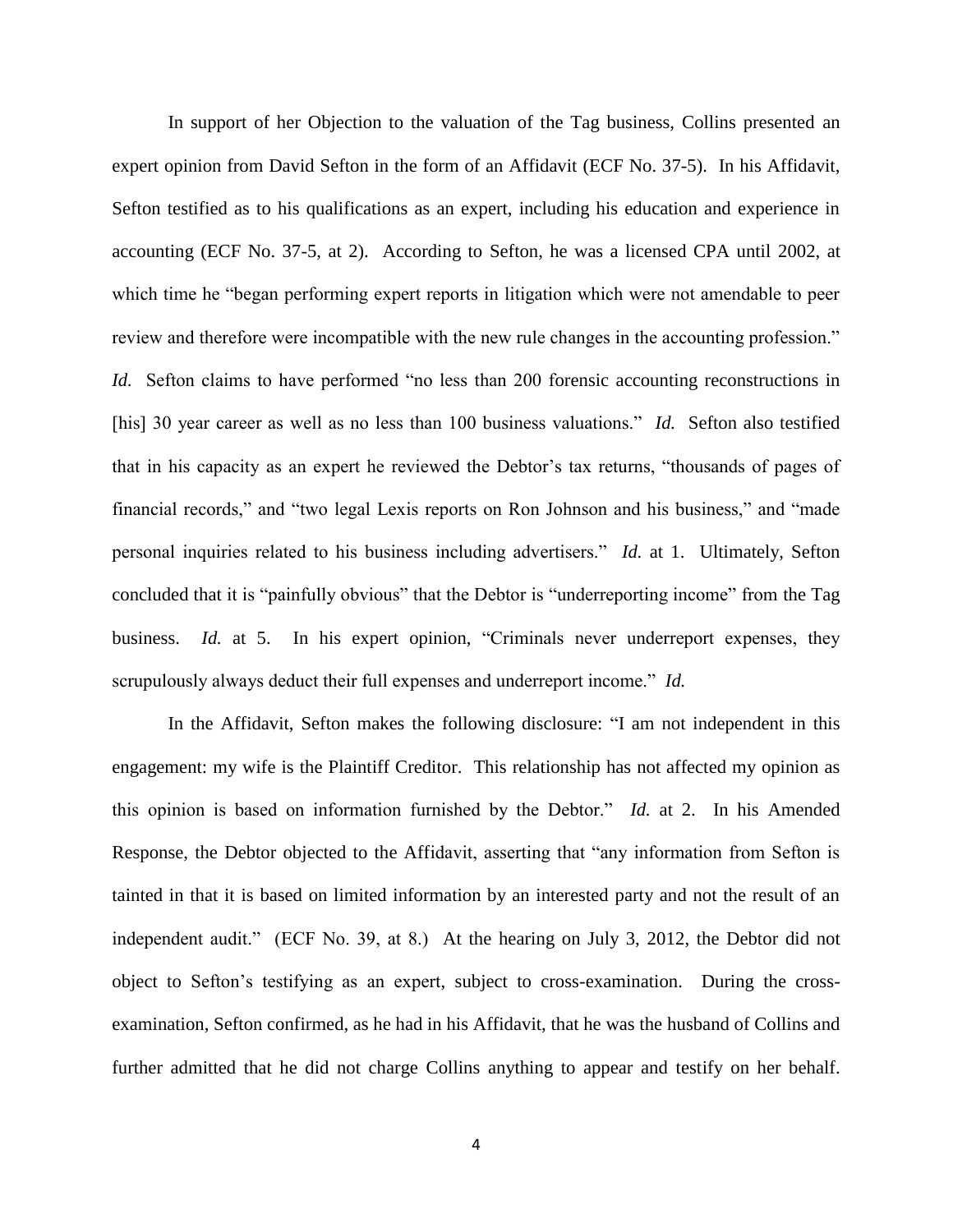Sefton further acknowledged that his report and testimony was not considered an independent audit by any standards, including GAAP standards. Rather, he termed it a "forensic reconstruction" by an interested party.

At the hearing, Sefton testified as to the various documents that he reviewed, including the Debtor's Form 1040 for the years 2008, 2009, and 2010, the Debtor's his bank statements, and some of the Debtor's credit card statements (those that were supplied in response to the subpoena). On cross-examination, Sefton testified that he obtained these documents from the initial disclosures provided in the course of discovery in the copyright infringement case filed in the U.S. District Court for the Southern District of Texas (Case No. H-10-2882). Sefton also testified that he attended three depositions and that he spoke with prospective buyers about the value of the Tag business. He testified, without any objection from the Debtor, that one individual told him he would pay \$20,000 for the business.

Among his expert findings, Sefton found that the earnings reported on the Debtor's tax returns in 2008, 2009, and 2010 were less than a reasonable living wage in the state of Texas. In addition, on his tax returns the Debtor reported various charges for credit card processing fees for Undercover Style and Tag which, according to Sefton's testimony at the hearing, "when you reverse that number out," would indicate a much higher amount of credit card charges, and thus a much higher income level, than was reported by the Debtor, even taking into account the cash transactions claimed by the Debtor in his depositions.

Sefton testified that he applied the "Cost of Living Standard Method," a method approved by the Internal Revenue Service for the reconstruction an individual's income based on a review of that individual's living expenses. According to Sefton, after adjusting for various personal items such as mileage, living expenses, and "double-dipping of apartment rent" between business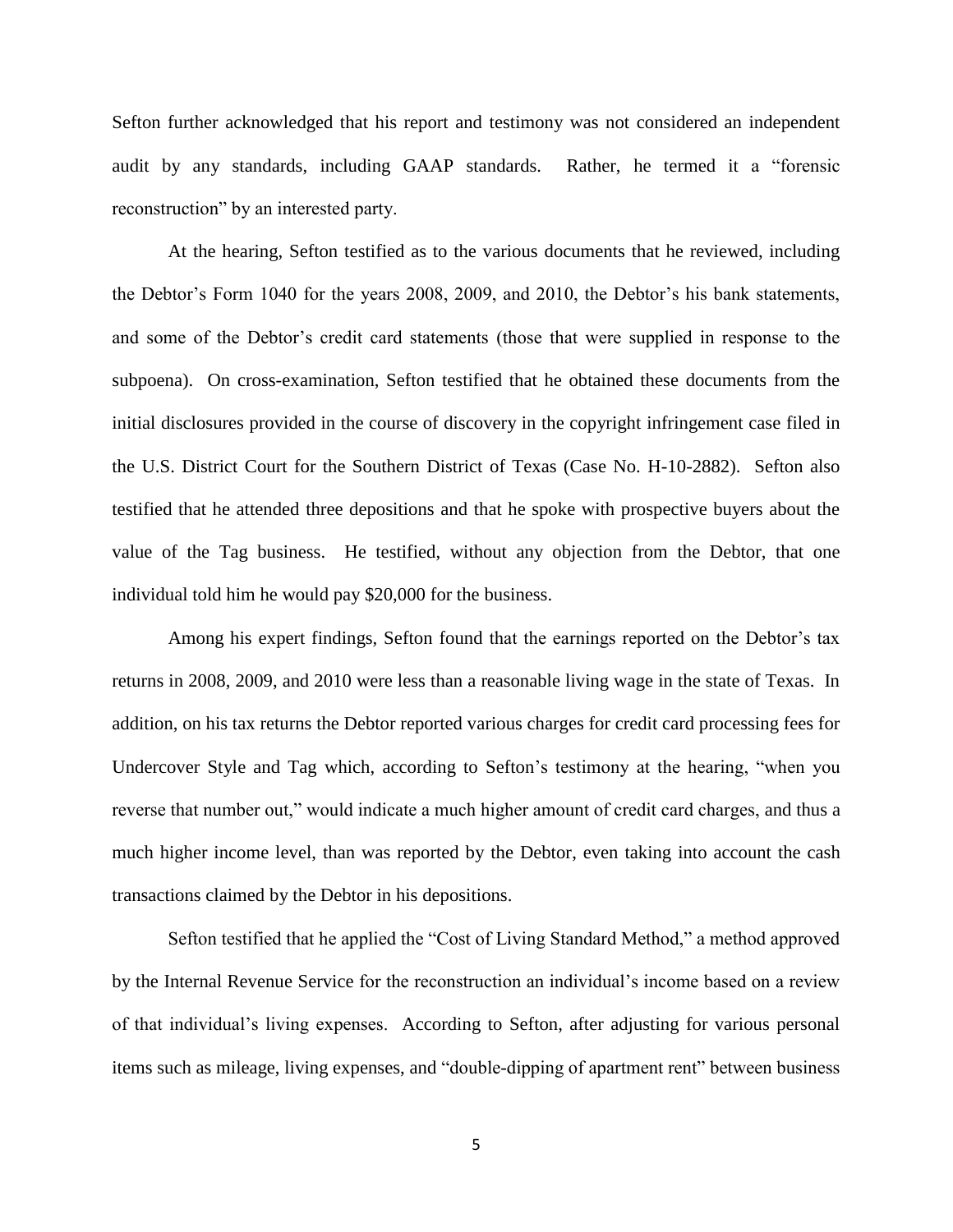and personal expenses, the net cash flow value of the Tag magazine business is about \$3,000 to \$3,200 per month. After factoring in the prices the Debtor charges his advertisers, according to Debtor's deposition testimony, Sefton reconstructed a net monthly income of \$9,600. He noted that this figure roughly coincides with the gross income figure reported on the Debtor's 2010 tax return. On cross-examination, Sefton testified that he reconstructed the income from the credit card processing fees, rather than simply adding up the credit card charges on the statements, because the Debtor failed to provide him with a complete set of credit card statements.

After the cross-examination, the Court requested that Sefton testify specifically as to (1) the true value of the business, and (2) the basis for that conclusion, i.e. whether that was the going concern value, the liquidation value, etc. Sefton responded that if the Debtor was not in bankruptcy and went looking for potential buyers, he thought the value would be somewhere between \$35,000 and \$50,000. As his basis for that conclusion, Sefton testified that a monthly cash flow of \$3,000 to \$4,000 could support a sale of \$35,000 to \$45,000, but that in bankruptcy things are likely to be discounted, so he would guess that it should be able to sell for somewhere between \$8,000 and \$15,000. The Court clarified that that was simply "an educated guess." Sefton asserted that it was more than simply an educated guess because he talked to someone in the industry who would consider buying it for \$20,000.

As far as the relief requested, at the hearing on July 3, 2012, counsel for Collins revealed that she does not want the Court to dismiss the case, and only filed this Objection back in January 2012 mainly in hopes that the Debtor would amend his schedules to correct the valuations. Collins also requested that the Court rule on the § 727 dischargeability action first (which the Court now has), before dismissing the case without prejudice or ordering the Debtor to refile his schedules with amended exemptions. In her Objections to Valuation and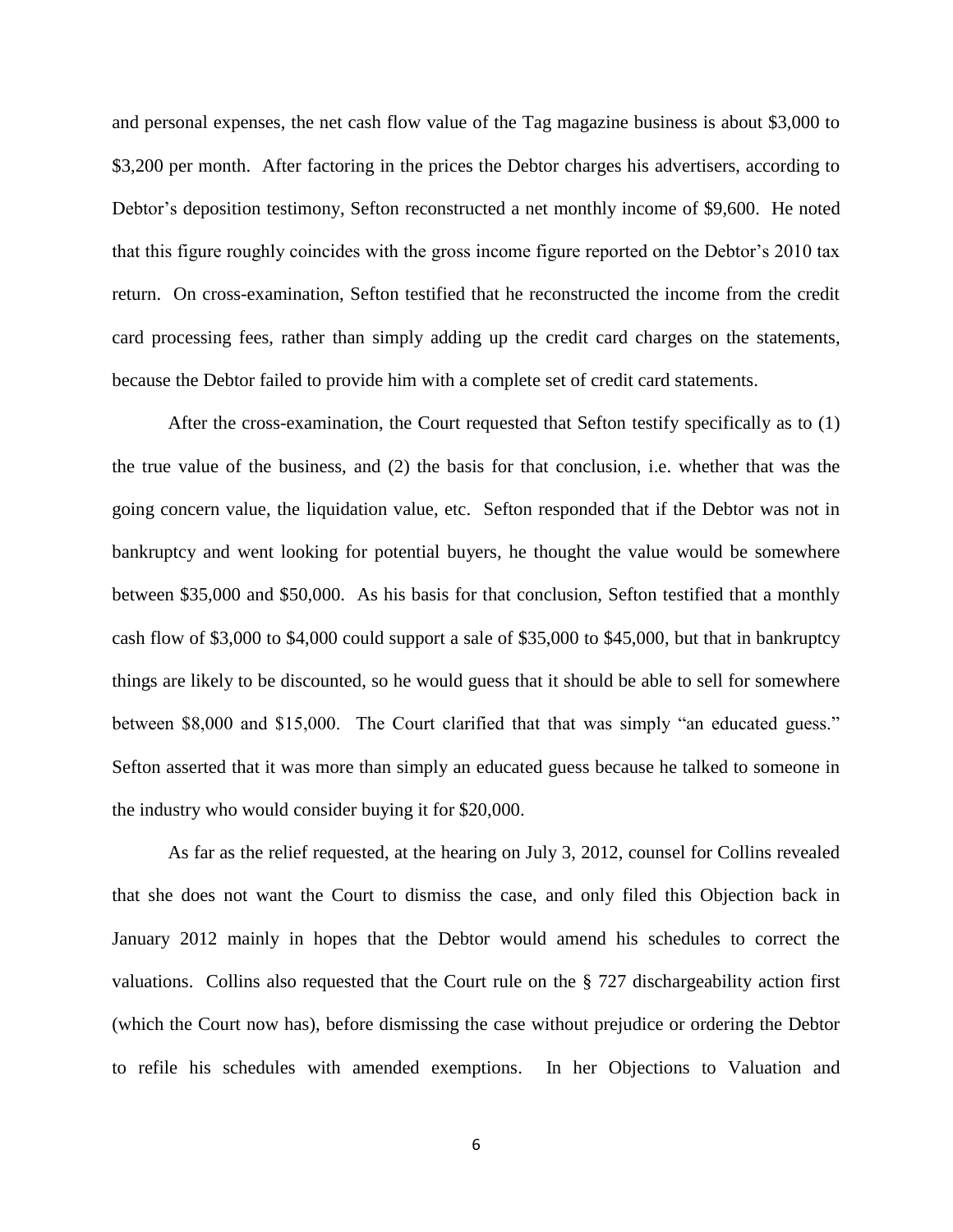Exemptions, Collins requests that the Court "make a judicial valuation on TAG magazine." (ECF No. 25, at 16.)

### **DISCUSSION**

Under Bankruptcy Rule 4003, "a party in interest may file an objection to the list of property claimed as exempt within 30 days after the meeting of creditors held under §341(a) is concluded or within 30 days after any amendment to the list or supplemental schedules is filed, whichever is later." Fed. R. Bankr. P. 4003. "In any hearing under this rule, the objecting party has the burden of proving that the exemptions are not properly claimed."<sup>3</sup> Fed. R. Bank. P. 4003(c). "If the evidence is such that a decision on a point cannot be made one way or the other, the party with the burden of proof loses." *In re Shurley*, 163 B.R. 286 (Bankr. W.D. Tex. 1993) (quoting *Texas Distribs., Inc. v. Local Union No. 100*, 598 F.2d 393, 402 (5th Cir. 1979)). "To deny a debtor an exemption which is based upon a dollar limitation, the objecting party cannot carry its burden of proof by merely impeaching the Debtors' valuation. Competent evidence, which affirmatively demonstrates a higher valuation by a preponderance of the evidence, is required." *In re Shurley*, 163 B.R. at 291. Pursuant to the exemption provision of the Bankruptcy Code, value "means fair market value as of the date of the filing of the petition. *Id.* at 290 (quoting 11 U.S.C. § 522(a)(2)). "Fair market value has been defined as "the price which a willing seller under no compulsion to sell, and a willing buyer under no compulsion to buy, would agree upon after the property has been exposed to the market for a reasonable amount of time." *Id.* (internal citation omitted).

 $\overline{a}$ 

<sup>&</sup>lt;sup>3</sup> In this case, Debtor elected the state exemptions (ECF No. 37, at 1).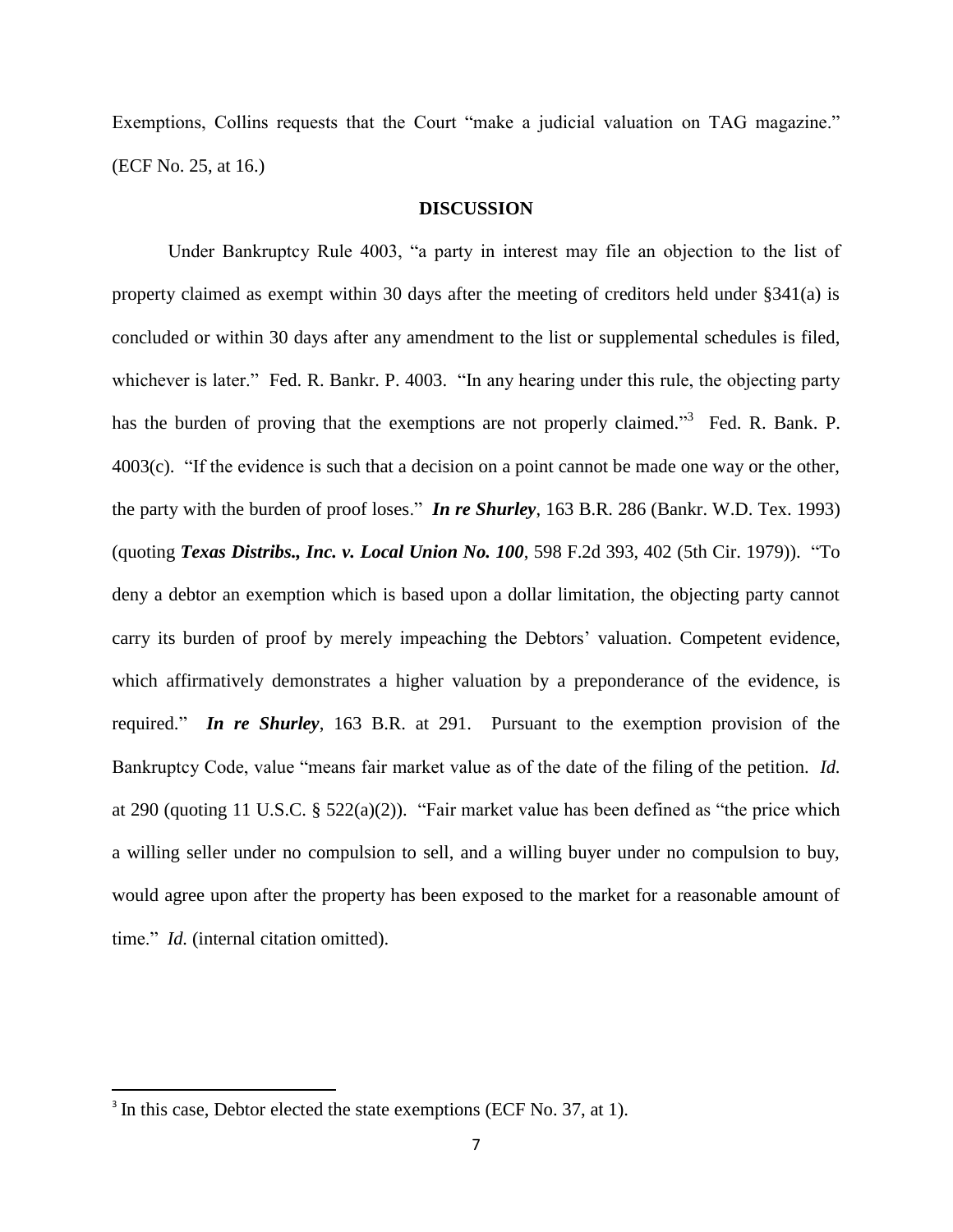In support of her Objection, Collins relied almost entirely on the opinion testimony of an expert witness who also happens to be Collins's husband, an individual with a direct financial interest in the case. The expert opinion admittedly does not constitute an independent audit by any standards, including GAAP standards. Sefton testified that it is more of a "forensic reconstruction" by an interested party.

Moreover, leaving Sefton's apparent bias aside, his expert findings were largely speculative. Sefton testified that he reviewed the Debtor's credit card processing fees to estimate the Debtor's actual credit card charges because the Debtor failed to provide him with a complete set of credit card statements. Sefton then used his estimate of credit card charges to come up with an estimate of the Debtor's total living expenses. He then used his estimate of the Debtor's total living expenses to generate an estimate of the Debtor's gross income, purportedly using the "cost of living standard method" of income reconstruction. Based on his resulting estimate of the Debtor's income, Sefton then speculated as to what the business would sell for in the current market, taking into account that the Debtor is in bankruptcy and, as a result, "things are likely to be discounted." In particular, Sefton concluded that an estimated monthly cash flow of \$3,000 to \$4,000 could support a sale of \$35,000 to \$45,000, but in bankruptcy he would "guess" that it should be able to sell for somewhere between \$8,000 and \$15,000, according to his testimony at the hearing. When the Court asked Sefton to clarify that his estimate was simply an educated guess, Sefton's only response was that it was more than a guess because he also talked to someone in the industry who would consider buying it for \$20,000.

In order to meet her burden on the Objection to Valuations and Exemptions, Collins must present competent evidence that affirmatively demonstrates a fair market value for Tag that is higher than the value claimed by the Debtor, and Collins must demonstrate this value by a